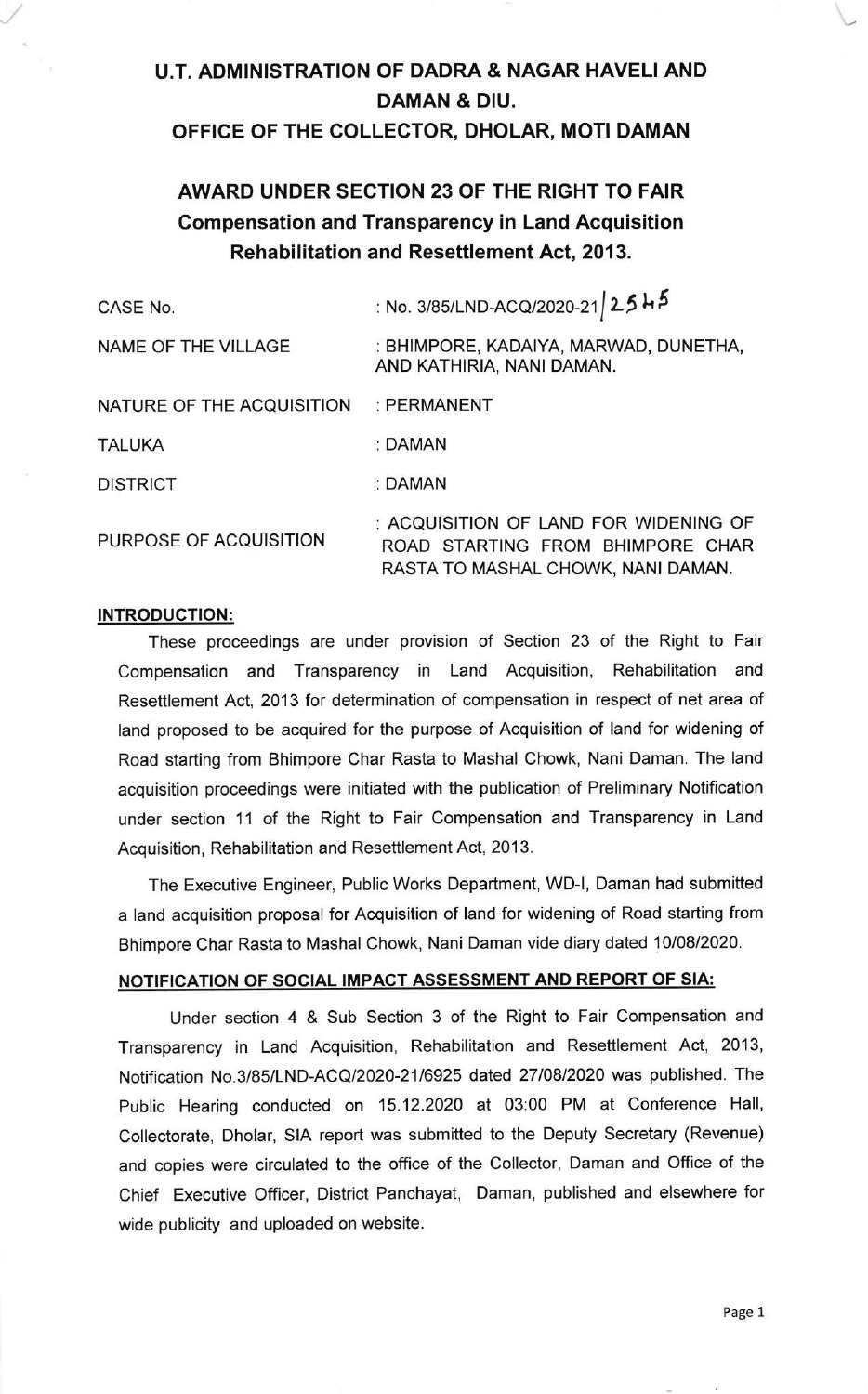## EVALUATION OF SIA/ SIMP REPORT & REPORT OF THE LAND ACQUISITION COLLECTOR:

Under Sub-Section (1) of Section 7 of the Act, an expert committee with an independent multidisciplinary Expert Group of members for appraisal of Social lmpact Assessment was constituted. The SIA/SIMP Report was evaluated and the recommendations as well as observations were provided. Based on the SIA Report and recommendations of the Expert Committee, a detailed report stating the Public Purpose and the necessity of acquiring the land along with Positive and Negative impacts, dated 1711212020, was submitted by the Land Acquisition Collector as per the requirement of Section 8 of the Act.

#### PUBLICATION OF NOTIFICATION AND ISSUE OF NOTICES:

The Preliminary Notification No. 3/85/LND-ACQ/2020-211500 dated 0510212021 was notified under section 11 of the Right to Fair Compensation and Transparency in Land Acquisition, Rehabilitation and Resettlement Act, 2013 that the land described in the schedule was needed for the public purpose. Objection to the acquisition were invited from interested persons giving 60 days opportunity from the date of the Publication. A committee was also formed to assess and determine the Market Rate of the land parcels that were going to be acquired.

Under Section 16 of the Act, the Report dated 0510212021 of Administrator for Rehabilitation and Resettlement Scheme was submitted to the Commissioner for Rehabilitation and Resettlement stated that affected families may not need relocation and resettlement since they are not being entirely displaced from their residential houses/commercial land. Some recommendations regarding providing repairs and reconstruction permission in a fast-track manner on as-is where-is basis, were accepted by the Competent Authority.

After concluding the personal hearing of all the interested persons as per the requirement of sub section (2) of section 15 of the Act, the proposal Vide Report No. 3/85/LND-ACQ/2020-21/3667 dated 22/07/2021 was submitted by the Land Acquisition Collector to the Government Authority i.e. Administrator of Dadra & Nagar Haveli and Daman & Diu seeking approval to proceed with acquisition process and the same was approved by the Appropriate Government i.e. Administrator of Dadra & Nagar Haveli and Daman & Oiu.

Vide Declaration No. 3/85/LND-ACQ/2020-21/3668 dated 22/07/2021, it was declared under the provision under Section 19 of the Right to Fair Compensation and Transparency in Land Acquisition, Rehabjlitation and Resetflement Act, 2013 that the said lands were required for the public purpose namely, Acquisition of land for widening of Road starting from Bhimpore Char Rasta to Mashal Chowk, Nani Daman.

ln connection with acquisition of total land admeasuring 23797.00 Sq. Mtrs. for Acquisition of land for widening of Road starting from Bhimpore Char Rasta to Mashal Chowk, Nani Daman, the Administration of Daman intended to take